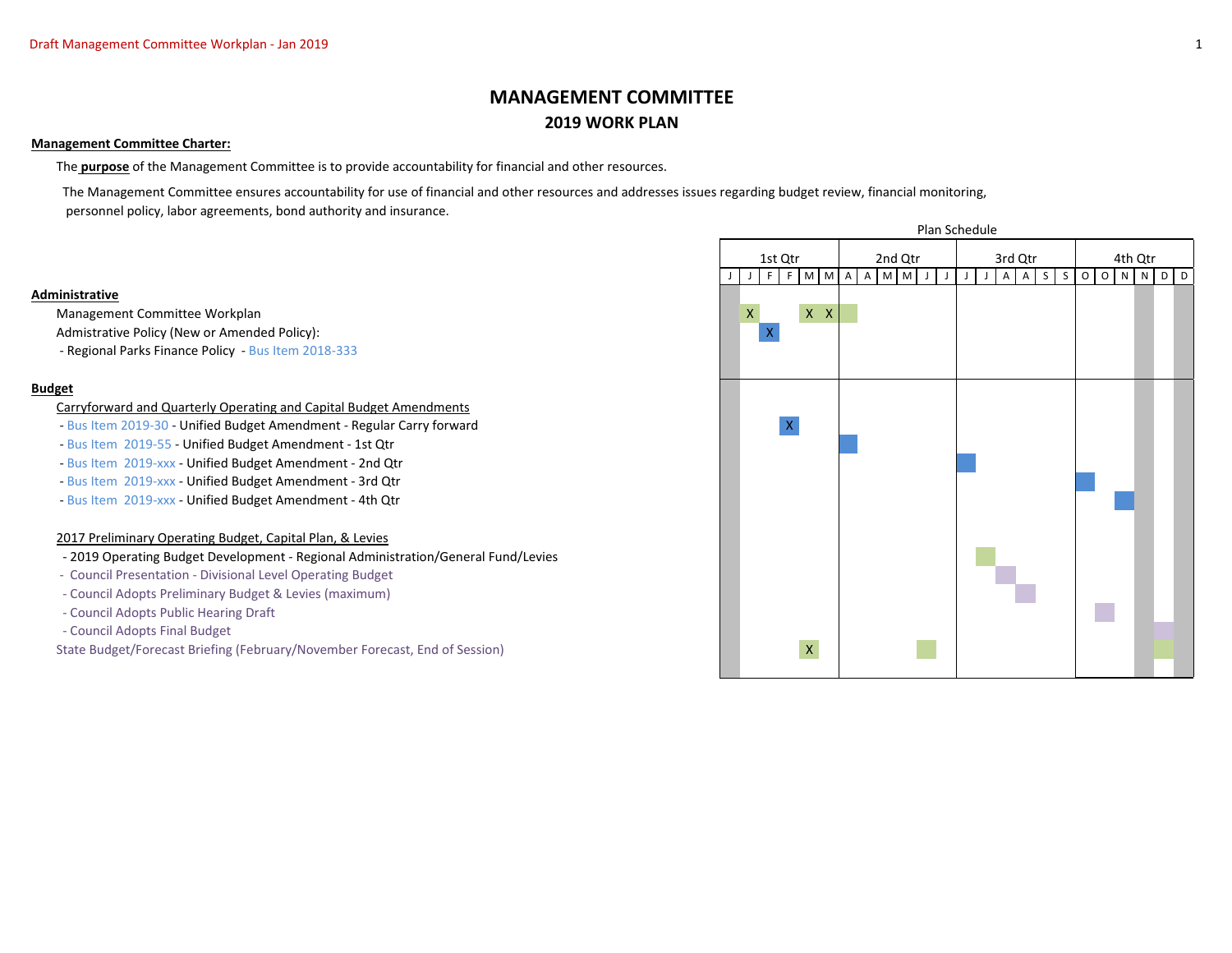**Finance - Investments - Debt**

Quarterly Financial Reports - Operating Funds Quarterly Investment Review Committee Report X GO Bond Parameters Resolution - Bus Item 2019-xxx; Resolutions 2019-xxx - Results of Sale - GO WW Bonds, GO Transit, GO Parks PFA Loan Agreement - Bus Item 2019-xxx SWLRT Cash Flow Financing Plan Annual Affirmation of Transaction Based Financial Contracts - Bus Item 2019-xxx Authorized Financial Institutions - Annual review - Bus Item 2019-xxx Debt 101 (Rich Koop) **Human Resources - Labor Relations** Labor Strategy & Parameters Bargaining Agreements: - AFSCME (exp. 12/31/2020) -no action - ATU (exp. 07/31/2020) - no action - Electricians (exp. 4/30/18) - Bus Item xxxx-xxx - Machinists (exp. 12/31/17) - no action - MANA (exp. 12/31/2020) - no action - Oper Engineers, Local No 49 (exp. 12/31/20) - no action - Painters (exp. 4/30/19) - Bus Item xxxx-xxx - Pipefitters (exp. 4/30/19) - Bus Item xxxx-xxx

- Police FT-LELS 192 (exp. 12/31/17) Bus Item 2019-53 X
- Police PT LELS 192 (exp. 12/31/17) Bus Item xxxx-xxx
- Police Adm/Supv LELS 203 (exp. 12/31/17) Bus Item xxxx-xxx
- TMSA (exp. 12/31/20) no action

|             |             |   | 1st Qtr |                                                                                                            |             | 2nd Qtr     |              |   |                                                                                                            |             |             | 3rd Qtr     |              |                |             |                         |                         | 4th Qtr        |         |                         |             |   |                |
|-------------|-------------|---|---------|------------------------------------------------------------------------------------------------------------|-------------|-------------|--------------|---|------------------------------------------------------------------------------------------------------------|-------------|-------------|-------------|--------------|----------------|-------------|-------------------------|-------------------------|----------------|---------|-------------------------|-------------|---|----------------|
| $\mathsf J$ | $\mathsf J$ | F | F       | $\mathsf{M}% _{T}=\mathsf{M}_{T}\!\left( a,b\right) ,\ \mathsf{M}_{T}=\mathsf{M}_{T}\!\left( a,b\right) ,$ | $\mathbf M$ | $\mathsf A$ | $\mathsf{A}$ | M | $\mathsf{M}% _{T}=\mathsf{M}_{T}\!\left( a,b\right) ,\ \mathsf{M}_{T}=\mathsf{M}_{T}\!\left( a,b\right) ,$ | $\mathsf J$ | $\mathsf J$ | $\mathsf J$ | $\mathsf{J}$ | $\overline{A}$ | $\mathsf A$ | $\overline{\mathsf{S}}$ | $\overline{\mathsf{S}}$ | $\overline{O}$ | $\circ$ | $\overline{\mathsf{N}}$ | $\,$ N $\,$ | D | $\overline{D}$ |
|             |             |   |         |                                                                                                            |             |             |              |   |                                                                                                            |             |             |             |              |                |             |                         |                         |                |         |                         |             |   |                |
|             |             |   |         |                                                                                                            |             |             |              |   |                                                                                                            |             |             |             |              |                |             |                         |                         |                |         |                         |             |   |                |
|             | $\mathsf X$ |   |         |                                                                                                            |             |             |              |   |                                                                                                            |             |             |             |              |                |             |                         |                         |                |         |                         |             |   |                |
|             |             |   |         |                                                                                                            |             |             |              |   |                                                                                                            |             |             |             |              |                |             |                         |                         |                |         |                         |             |   |                |
|             |             |   |         |                                                                                                            |             |             |              |   |                                                                                                            |             |             |             |              |                |             |                         |                         |                |         |                         |             |   |                |
|             |             |   |         |                                                                                                            |             |             |              |   |                                                                                                            |             |             |             |              |                |             |                         |                         |                |         |                         |             |   |                |
|             |             |   |         |                                                                                                            |             |             |              |   |                                                                                                            |             |             |             |              |                |             |                         |                         |                |         |                         |             |   |                |
|             |             |   |         |                                                                                                            |             |             |              |   |                                                                                                            |             |             |             |              |                |             |                         |                         |                |         |                         |             |   |                |
|             |             |   |         |                                                                                                            |             |             |              |   |                                                                                                            |             |             |             |              |                |             |                         |                         |                |         |                         |             |   |                |
|             |             |   |         |                                                                                                            |             |             |              |   |                                                                                                            |             |             |             |              |                |             |                         |                         |                |         |                         |             |   |                |
|             |             |   |         |                                                                                                            |             |             |              |   |                                                                                                            |             |             |             |              |                |             |                         |                         |                |         |                         |             |   |                |
|             |             |   |         | $\bar{\mathbf{X}}$                                                                                         |             |             |              |   |                                                                                                            |             |             |             |              |                |             |                         |                         |                |         |                         |             |   |                |
|             |             |   |         |                                                                                                            |             |             |              |   |                                                                                                            |             |             |             |              |                |             |                         |                         |                |         |                         |             |   |                |
|             |             |   |         |                                                                                                            |             |             |              |   |                                                                                                            |             |             |             |              |                |             |                         |                         |                |         |                         |             |   |                |
|             |             |   |         |                                                                                                            |             |             |              |   |                                                                                                            |             |             |             |              |                |             |                         |                         |                |         |                         |             |   |                |
|             |             |   |         |                                                                                                            |             |             |              |   |                                                                                                            |             |             |             |              |                |             |                         |                         |                |         |                         |             |   |                |
|             |             |   |         |                                                                                                            |             |             |              |   |                                                                                                            |             |             |             |              |                |             |                         |                         |                |         |                         |             |   |                |
|             |             |   |         |                                                                                                            |             |             |              |   |                                                                                                            |             |             |             |              |                |             |                         |                         |                |         |                         |             |   |                |
|             |             |   |         |                                                                                                            |             |             |              |   |                                                                                                            |             |             |             |              |                |             |                         |                         |                |         |                         |             |   |                |
|             |             |   |         |                                                                                                            |             |             |              |   |                                                                                                            |             |             |             |              |                |             |                         |                         |                |         |                         |             |   |                |
|             |             |   |         |                                                                                                            |             |             |              |   |                                                                                                            |             |             |             |              |                |             |                         |                         |                |         |                         |             |   |                |
|             |             |   |         |                                                                                                            |             |             |              |   |                                                                                                            |             |             |             |              |                |             |                         |                         |                |         |                         |             |   |                |
|             |             |   |         | $\vert \mathsf{X} \vert$                                                                                   |             |             |              |   |                                                                                                            |             |             |             |              |                |             |                         |                         |                |         |                         |             |   |                |
|             |             |   |         |                                                                                                            |             |             |              |   |                                                                                                            |             |             |             |              |                |             |                         |                         |                |         |                         |             |   |                |
|             |             |   |         |                                                                                                            |             |             |              |   |                                                                                                            |             |             |             |              |                |             |                         |                         |                |         |                         |             |   |                |
|             |             |   |         |                                                                                                            |             |             |              |   |                                                                                                            |             |             |             |              |                |             |                         |                         |                |         |                         |             |   |                |

Plan Schedule